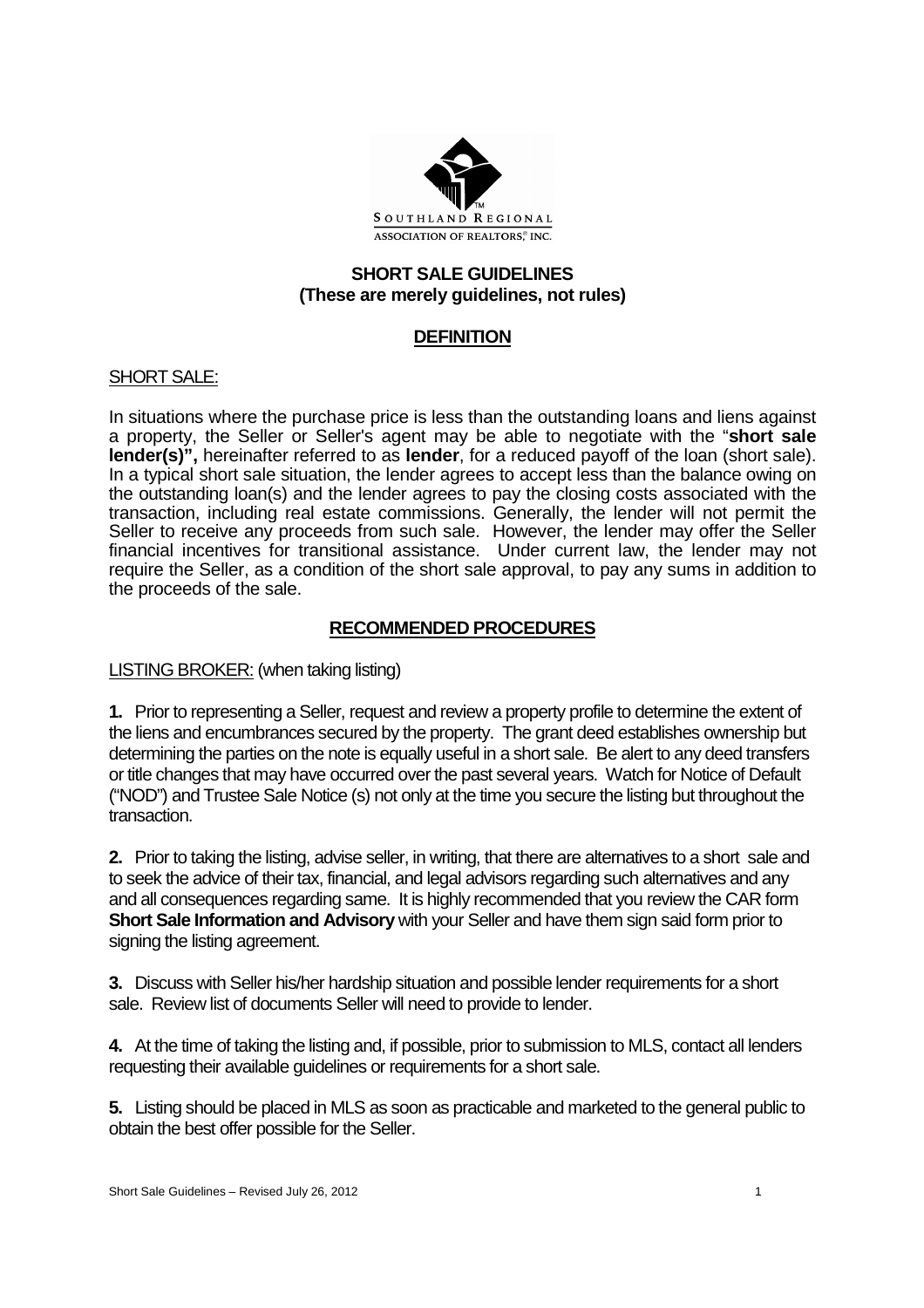**6.** Follow the MLS rules for disclosure of Short Sale by filling in the appropriate field on the MLS input form. If the listing is not a short sale originally, but due to subsequent price reductions becomes a short sale, remember to go back into the MLS and fill in the appropriate field to indicate a short sale.

**7.** Section 7.18.2 of the MLS Rules and Regulations of the Southland Regional Association of Realtors states: "**Lender Approval Listings:** Compensation offered through the MLS to cooperating brokers on listings which require lender approval (commonly referred to as "short sale" listings) is for the amount published therein unless the listing broker indicates on the MLS the following: (a) the fact that the sale and gross commission are subject to lender approval; and (b) the amount or method by which the compensation offered through he MLS will be reduced if the lender reduces the gross commission. This section does not allow an additional reduction from the commission offered for items such as a short sale negotiator fee or other administrative costs of the transaction. Any reductions from the commission offered for such items should be factored in as a reduced amount the listing broker initially offers to a cooperating broker and may not be made a condition of the offer."

# SELLING BROKER/AGENT:

**1.** Contact listing broker to ascertain the status of the listing and other relevant information such as: the existence of other offers; whether the Seller's hardship has been verified; whether the lender has preapproved the price; the existence of any additional liens on property; whether the Seller has filed for bankruptcy; whether the Seller is in default on payments; and whether the listing broker has begun communications with the lender regarding the short sale.

**2.** Prior to writing an offer, request and review a property profile to determine the extent of the liens and encumbrances secured by the property. Watch for Notice of Default (NOD") and Trustee Sale Notice (s) not only at the time of the offer, but throughout the transaction.

**3.** Prepare Buyer for the process, including, but not limited to, the issues of protracted time frames for lender response and closing or escrow; treatment of other offers; potential costs to buyer; arms length requirements.

**4.** Be certain that the buyer is aware that lender is under no obligation to agree to a short sale.

**5.** Use the CAR Short Sale Addendum and submit this form filled out along with the Purchase Agreement. (The listing broker should make sure that this form is included with the offer. If not, this form should be made part of a counter offer from the seller back to the buyer.)